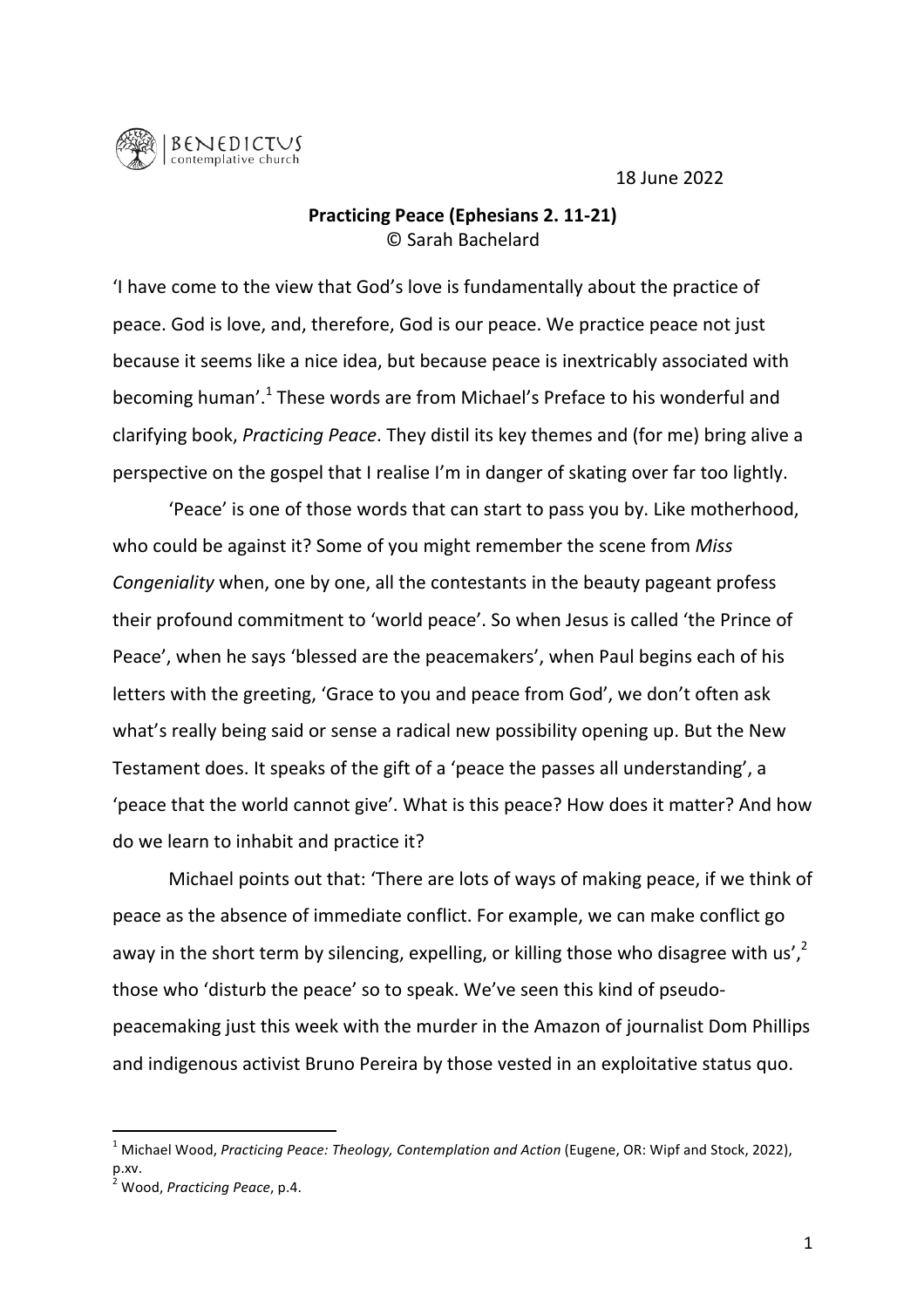But of course, 'this apparent peace', this cessation of disturbance, 'can only ever be temporary', because (says Michael) that which we violently exclude will inevitably resurface in a new form.<sup>3</sup> Think of how victory in war so often sows the seeds of future conflict; or how the suppression of dissent (in a society or in a family) inevitably leads to more discontent which one day bubbles over again.

So peace that endures, lasting or deep peace, cannot be defined merely as the absence of overt conflict. It has to do with right or restored relationships. It involves mutual accord, a sharedness of life where we do not live at each other's expense, but lovingly, attentive to and delighting in the good of all. Michael's book is about how we learn to practice peace at this level  $-$  in our families, communities, organisations and in relation to the natural world. And this calls, he says, on the whole of our being – head, heart and hands.

Head, first! What makes us believe that authentic peace is possible? That it's sourced in reality and not just in wishful thinking? For Christians, our understanding of the meaning of peace and the possibilities of true peace-making are sourced in the person and work of Jesus  $-$  in what he does and how he suffers. For it is Jesus who reveals that peace belongs to the nature of God and is the fulfilment to which all creation tends. 

He refuses to participate in cultural mechanisms that keep an uneasy kind of peace, that deal with human rivalry and threatenedness by means of violence, suppression, exclusion. Think of his refusal to join in the stoning of the woman caught in adultery, his eating with the outcast and unlovely. Proclaiming God's forgiveness and unconditional welcome, he restores people's relationship to themselves, to community and offers the possibility of abundantly shared life  $$ shalom. In the process, he reveals just how enmeshed in violent forms of so-called 'peace-making' human culture is. Ultimately the authorities categorise him as a disturber of the peace, and he is dealt with in the usual way: 'You do not

<sup>&</sup>lt;sup>3</sup> Wood, *Practicing Peace*, p.4.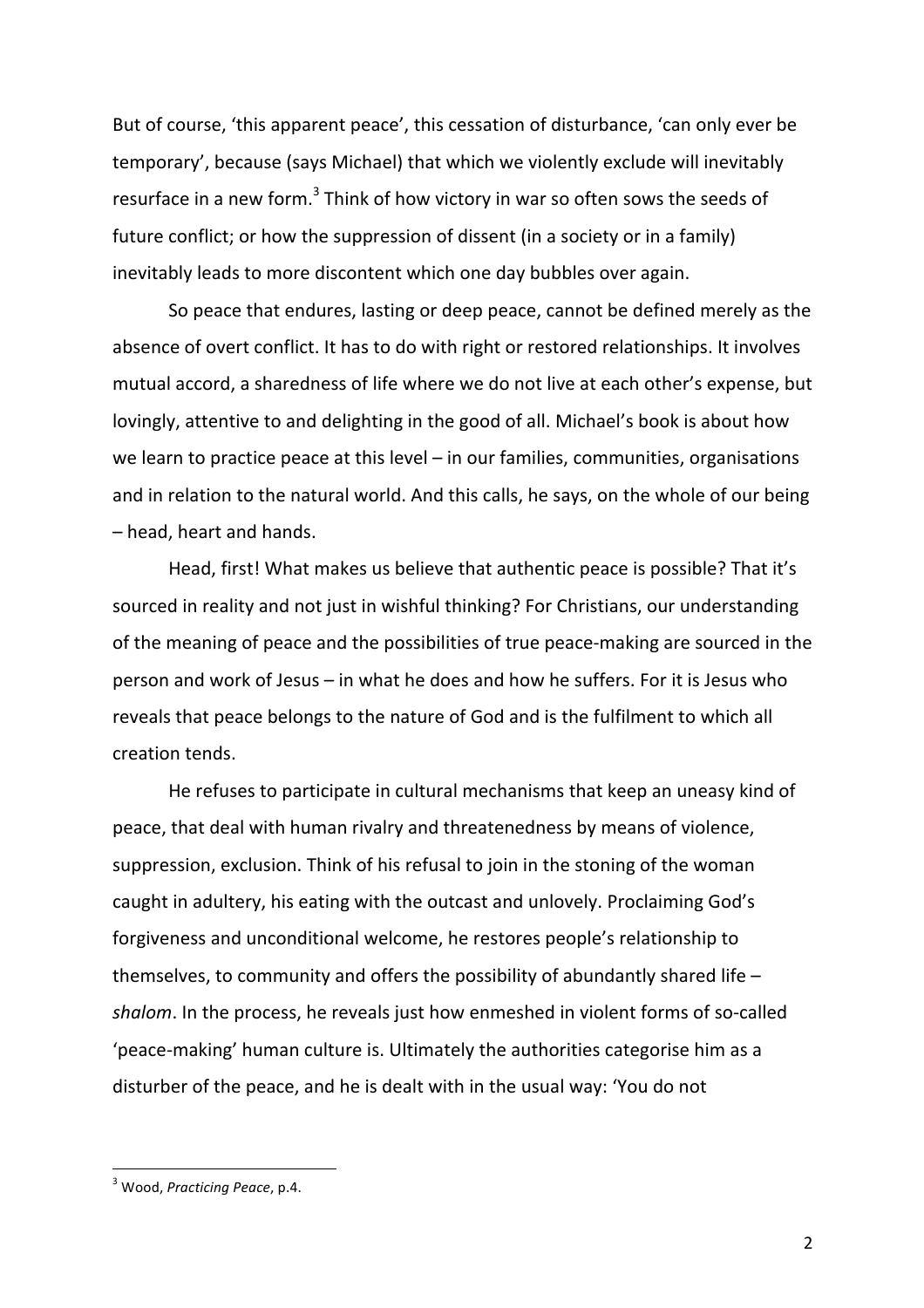understand', says the high priest in John's gospel, 'that it is better for you to have one man die for the people than to have the whole nation destroyed' (John 11.50).

Still Jesus endures in the midst of it all, a still point in the storm, in a spirit of forgiving, reconciling love. And when, in the resurrection, he returns to his disciples, inviting them yet again to restored and renewed relationship, he greets them every time with the words 'Peace be with you'. The peace he bestows on them in these encounters is not the quasi-violent peace of conflict averted or denied, the 'system' maintained, but the peace of God which is sourced in peace and experienced as acceptance, wholeness, belovedness, grace. This is a peace that cannot be destroyed by the world's violence and is offered to us all.

And it's *this* reality, this new possibility for human being and community living beyond threat, rivalry and anxiety that the letter to the Ephesians is celebrating. Where once there were two communities, Jews and Gentiles, feeling the need to define their identities at each other's expense, locked in hostility, now the total nonnecessity of all this has become apparent. Now the old mechanism for sustaining apparent peace  $-$  'the law with its commands and ordinances'  $-$  has been abolished. 'For he is our peace; in his flesh he has made both groups into one and has broken down the dividing wall, that is, the hostility between us' (Eph.2.14).

As Michael puts it, 'Jesus carries the violence of human wrath, as if through a lightning rod-cable, into the ground of his death. By being raised as the forgiving victim, Christ reveals the reality of God's unconquerable life  $-$  a life that transcends our rivalries, forgives us for them. and will have no part in our death-dealing'.<sup>4</sup> 'So he came and proclaimed peace to you who were far off and peace to those who were near, for through him both of us have access in one Spirit to the Father' (Eph.2.17-18). What makes us believe that authentic peace is possible? Because peace is the nature of God and the truth of our lives.

But how do we get access to this peace as a lived experience? We might be inspired by the vision of 'one new humanity' at home in the peace of God, but almost

<sup>&</sup>lt;sup>4</sup> Wood, *Practicing Peace*, p.53.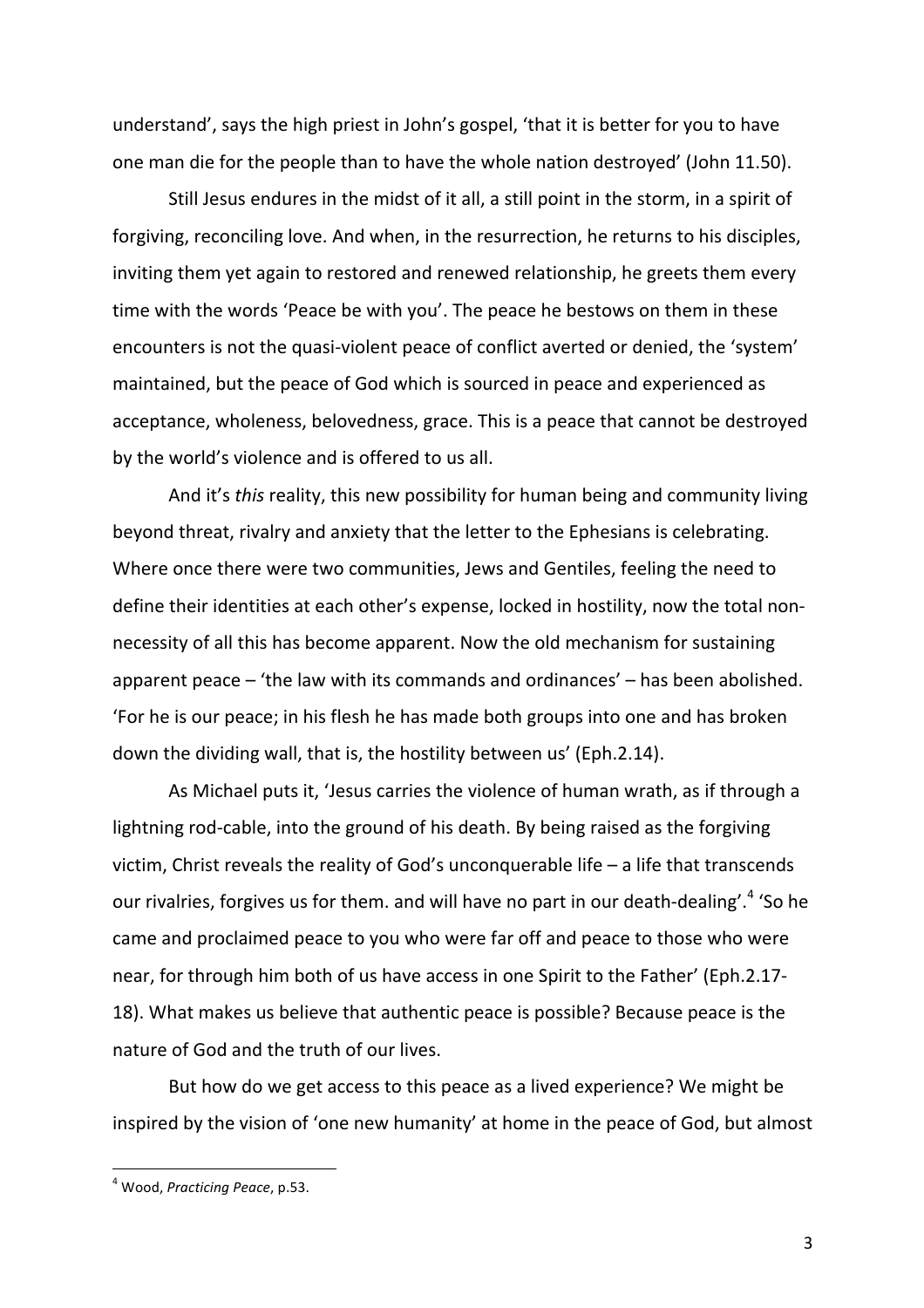immediately we're tripped up by our own threatened, defensive, rivalrous  $t$ endencies – our habits of competing for recognition or belonging or life, which (in subtle and not so subtle ways) make us enemies of each other, and get in the way of our being at peace with ourselves and of practising peace on earth.

This brings us to the work of the heart. For peace is not just an idea or vision, but involves the transformation of what Michael calls 'our ego's defensive security and belonging needs'.<sup>5</sup> And here what's required is that we do our 'inner work', that we become aware and take responsibility for our way of being in the world. What are the stories I tell about myself or others that perpetuate division or alienation? What are some of my default reactions? What can I learn from my dreams or from feedback or by reflecting on my experience? And how might I forgive? All this inner work is undergirded and enabled, says Michael, by a practice of contemplation which cultivates our capacity for attention and interior spaciousness, and so opens us to the Spirit of God gently 'making us into a people of peace').<sup>6</sup>

And, finally, this inner reconciliation and availability leads to the work of the hands – and the question of what Buddhists call, 'skilful means'. It's all very well to be committed to peace, and even to be engaged in the inner work that makes us more capable of practising peace. But how do we actually approach those difficult conversations? How do we go about restoring fractured communities and relationships? How do we create spaces where no one is even unintentionally excluded or silenced, so that genuinely shared vision and action might emerge?

The final part of Michael's book explores peace as a practice, an art we can begin to learn and a process we can intentionally design for all kinds of organisational and community contexts. He speaks of dialogue, listening and circle processes, of restorative justice, reflective practice and nonviolent action, and teaches what he calls the choreography, the steps in the dance between power and love, that is at the heart of peace.<sup>7</sup> All this is grounded in his own experience of

<sup>&</sup>lt;sup>5</sup> Wood, *Practicing Peace*, p.152.<br><sup>6</sup> Wood, *Practicing Peace*, p.134.<br><sup>7</sup> Wood, *Practicing Peace*, p.201.